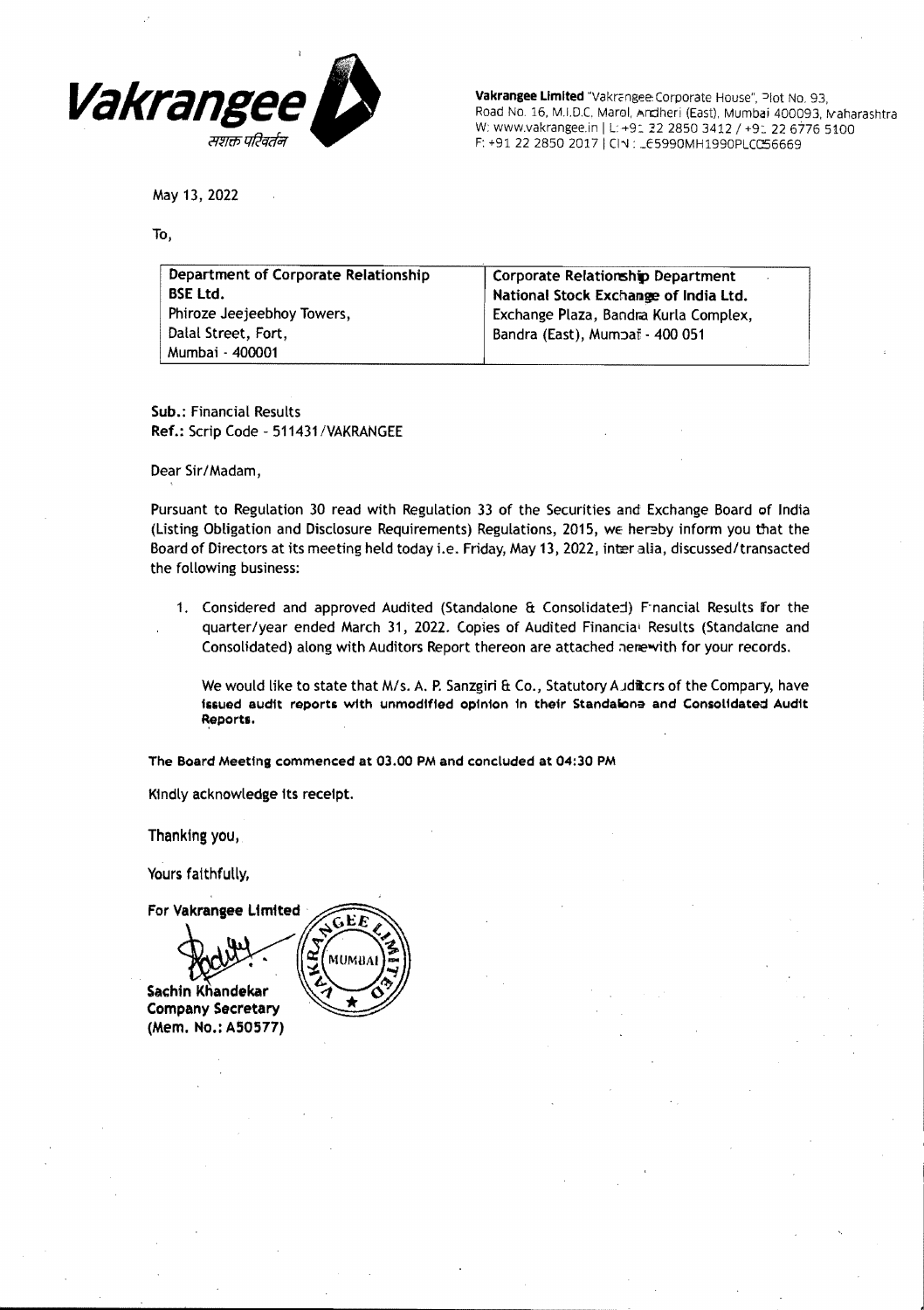

12

# VAKRANGEE LIMITED

VAKRANGEE CORPORATE HOUSE, PLOT NO. 93, ROAD NO. 16, M.I.D.C., MAROL, ANDHERI (EAST), MUMBAI- 400093. INDIA CIN : L65990MH1990PLC056669

PHONE: 02267765100

E·mail: info@vakrangee.in Website: www.vakrangee.in

|                | ( र in Lakhs)<br>STATEMENT OF AUDITED STANDALONE FINANCIAL RESULTS FOR THE QUARTER / YEAR ENDED MARCH 31, 2022 |           |              |                    |           |             |
|----------------|----------------------------------------------------------------------------------------------------------------|-----------|--------------|--------------------|-----------|-------------|
|                | For the quarter ended                                                                                          |           |              | For the year ended |           |             |
| S.No.          | <b>Particulars</b>                                                                                             | 31-Mar-22 | 31-Dec-21    | 31-Mar-21          | 31-Mar-22 | 31-Mar-21   |
|                |                                                                                                                | (Audited) | (Un-audited) | (Audited)          | (Audited) | (Audited)   |
|                |                                                                                                                | (1)       | (2)          | (3)                | (4)       | (5)         |
|                | Income                                                                                                         |           |              |                    |           |             |
|                | Revenue from operations                                                                                        | 18.858.79 | 18.659.23    | 7.949.84           | 69.229.15 | 22.743.67   |
|                | Other Income                                                                                                   | 109.07    | 18.58        | 1.722.08           | 231.74    | 6,815.25    |
|                |                                                                                                                |           |              |                    |           |             |
|                | Total Income                                                                                                   | 18,967.86 | 18,677.81    | 9,671.92           | 69,460,89 | 29,668.92   |
|                |                                                                                                                |           |              |                    |           |             |
| $\overline{2}$ | <b>Expenses</b>                                                                                                |           |              |                    |           |             |
|                | Purchase of stock in trade and other operating expenditure                                                     | 14.529.27 | 14,019.98    | 5,290.13           | 51,515.33 | 15,145.97   |
|                | Changes in inventories of stock-in-trade                                                                       | (12.90)   | 56.54        | 232.55             | 91.21     | 281.13      |
|                | Employee benefits expense                                                                                      | (275.96)  | 189.15       | 305.66             | 1,322.82  | 3,347.33    |
|                | Finance costs                                                                                                  |           |              |                    |           |             |
|                | Depreciation and amortisation expense                                                                          | 397.05    | 402.82       | 210.08             | 1,545.57  | 1,478.35    |
|                | <b>Impairment Loss</b>                                                                                         |           |              |                    |           |             |
|                | Other expenses                                                                                                 | 700.10    | 450.11       | 1,289.11           | 2.028.15  | 2,567.55    |
|                |                                                                                                                |           |              |                    |           |             |
|                | Total expenses                                                                                                 | 15,337.56 | 15,118.60    | 7,327.53           | 56,503.08 | 22,820.33   |
| 3              | Profit before tax & Exceptional item (1-2)                                                                     | 3,630.30  | 3.559.21     | 2,344.39           | 12,957.81 | 6.738.59    |
| 4              | <b>Exceptional Item</b>                                                                                        | (32.51)   | $(136.15)$ . |                    | (168.66)  |             |
| 5              | Profit before tax (3+4)                                                                                        | 3.597.79  | 3,423,06     | 2.344.39           | 12,789,15 | 6,738,59    |
| 6              | <b>Tax expense</b>                                                                                             |           |              |                    |           |             |
|                | Current tax                                                                                                    | 738.21    | 751.49       | 516.15             | 2,838.01  | 1,481.87    |
|                | Deferred tax                                                                                                   | (22.91)   | 12.85        | 57.08              | 15.18     | 120.60      |
|                |                                                                                                                | 715.30    | 764.34       | 573.23             | 2,853,19  | 1.602.47    |
|                | <b>Total tax expenses</b>                                                                                      |           |              |                    |           |             |
| $\overline{7}$ | Profit for the period / year (5-6)                                                                             | 2,882.49  | 2,658.72     | 1,771.16           | 9,935,96  | 5.136.12    |
| 8              | Other comprehensive income (OCI) / (expenses)<br>Items that will not be reclassified to profit or loss         |           |              |                    |           |             |
|                | Remeasurement of net defined benefit obligations (net of taxes)                                                | (6.30)    | 11.65        | 24.45              | 2.22      | 89.24       |
|                | Total other comprehensive income / (expenses) for the period /<br>vear                                         | (6.30)    | 11.65        | 24.45              | 2.22      | 89.24       |
| 9              | Total comprehensive income for the period / year (7+8)                                                         | 2.876.19  | 2,670.37     | 1.795.61           | 9,938.18  | 5,225.36    |
| 10             | <b><i><u>*</u></i></b> 1/- eggh)<br>Paid up equity shere capital (face value                                   | 10,695.00 | 10.694.09    | 10.694.06          | 10.595.00 | 10.594.06   |
| 11             | Reserves expluding revaluation reserves as par belance sheet of<br>provious accounting year                    |           |              |                    |           | 2.82.394.70 |

singa per a<br>(a) Sasic<br>(b) Oiluted (a) Basic 0.27 0.27 0.28 0.18 0.18 0.94 (b) Oilutod 0.27 **0.27** 0.26 0.18 0.18 0.94





0.49 0.48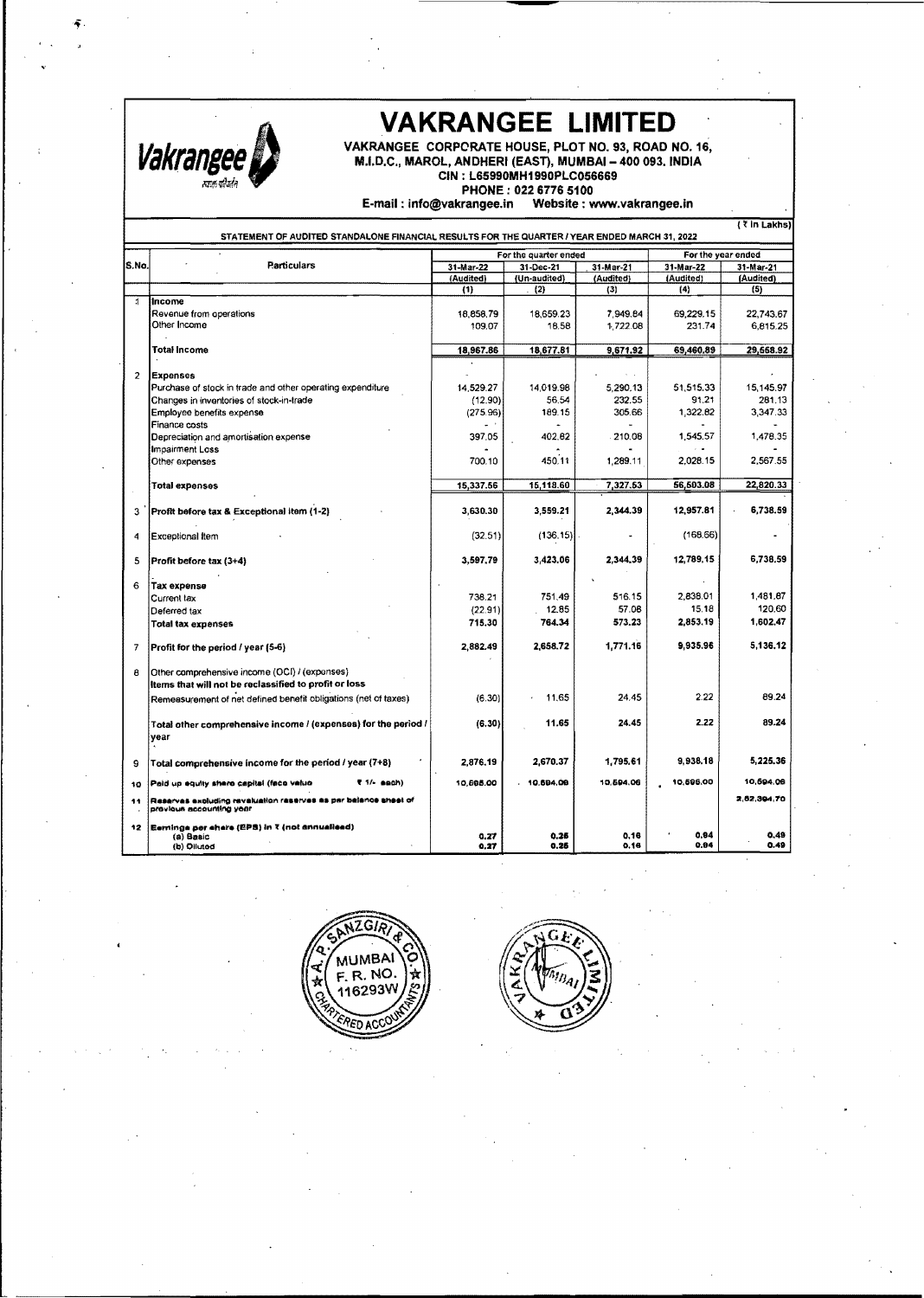Notes to the Audited standalone financial results for the quarter / year ended March 31, 2022:

- The above audited standalone financial results for the quarter I year ended March 31, 2022 have been reviewed by the Audit Committee and approved by the Board of Directors at their respective meetings held on May 13, 2022. The statutory auditors of the Company, A.P.Sanzgiri & Co., Chartered Accountants, have audited the above standalone financial results for the quarter / year ended March 31. 2022.
- 2 These results have been prepared on the basis of audited standalone financial statements, which are prepared in accordance with the Indian Accounting Standards (Ind-AS) as prescribed under Section 133 of the Companies Act. 2013 and notified by the Ministry of Corporate Affairs under the Companies (Indian Accounting Standards) Rules, 2015 (as amended) .
- . 3 During the quarter ended March 31, 2022, the Company has lapsed / cancelled 1254100 options granted under. Company's "ESOP Scheme 2014", to its eligible employees as these options have gone underwater and were rendered un-attractive to employees due to decrease in market price of shares. In order to benefit the employees, the Company has cancelled these options and granted new options to eligible employees at prevalent market price. Due to this there is reversal of ₹850 Lakhs in Employee stock compensation expenses resulting in decline of Employee Benefit Expenses. the Company has granted 1115300 new options during the quarter to the eligible employees. Further during the quarter the Company has allotted· 94150 equity shares on conversion of ESOPs.
- 4 The Company's activities predominently comprise providing various services through Vakrangee Kendra. Considering the nature of the Company's business and operations, there is only one reportable operating segment i.e. Vakrangee Kendra.
- 5 The figures of the last quarter are the balancing figures between audited figures in respect of full financial year and the published year-to-date figures upto the third quarter of the current financial year.
- 6 The figures of the previous year I period have been regrouped / rearranged / recast to render the comparable with the figures of the current period.
- The above results of the Company are available on the Company's website www.vakrangee.in and also on www.bseindia.com and www.nseindia.com.

For and on behalf of the Board of Directors  $\sqrt{2\pi G E E}$ 

Place : Mumbai Date : May 13, 2022

Dinesh Nandwana<br>Managing Director & Group CEO DIN: 00062532

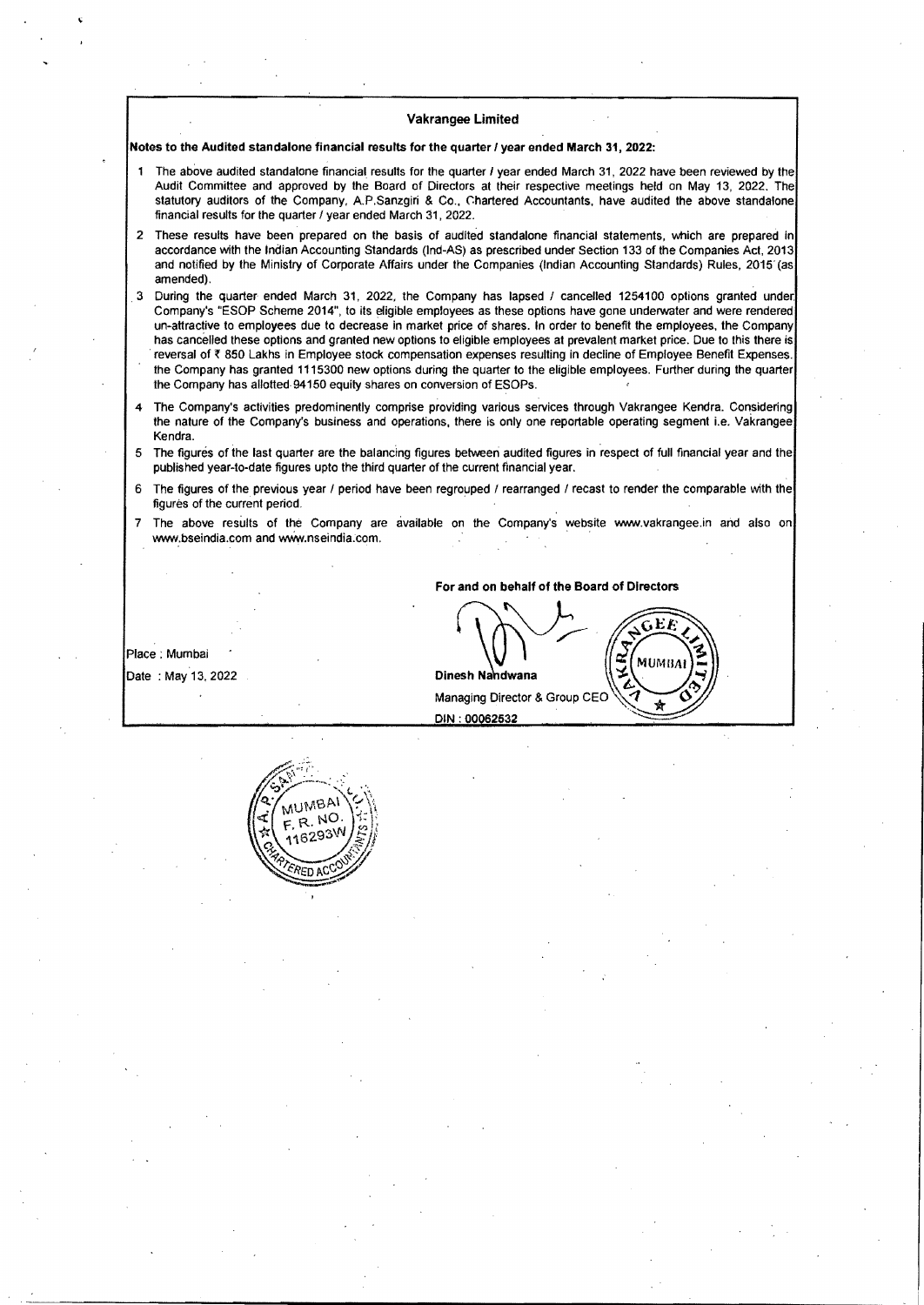#### Standalone Cash Flow Statement for the year ended March 31, 2022

|          |                                                                                          |                                      | (₹ in lakhs)                         |
|----------|------------------------------------------------------------------------------------------|--------------------------------------|--------------------------------------|
| S,<br>No | <b>Particulars</b>                                                                       | For the year ended<br>March 31, 2022 | For the year ended<br>March 31, 2021 |
| I        | Cash flow from operating activities                                                      |                                      |                                      |
|          | Profit before tax from continuing operations                                             | 12,789.15                            | 6,738.59                             |
|          | Profit before tax                                                                        | 12,789.15                            | 6,738,59                             |
|          | Non-cash adjustment to reconcile profit before tax to net cash flows                     |                                      |                                      |
|          | Depreciation of property, plant and equipment                                            | 1,545.57                             | 1,478.35                             |
|          | Impairment of Property, Plant and Equipment                                              |                                      |                                      |
|          | Employee share based payment expenses                                                    | (1,594.90)                           | (1.041.58)                           |
|          | Net foreign exchange differences                                                         | 0.06                                 | (0.04)                               |
|          | Allowance for credit losses                                                              | 131.53                               | 64.78                                |
|          | Fair value gain on financial instrument at fair value through Profit and                 | (101.72)                             | (14.54)                              |
|          | Remeasurement of defined benefit obligations                                             | 2.97                                 | 119.25                               |
|          | Gain on disposal of property, plant and equipment                                        | 168.22                               |                                      |
|          | Finance costs                                                                            |                                      |                                      |
|          | Interest income                                                                          | (90.33)                              | (6,797.51)                           |
|          | Dividend income                                                                          | (1.50)                               |                                      |
|          | Operating profit before working capital changes<br>Movements in assets and liabilities : | 12,849.05                            | 547.30                               |
|          | Decrease / (increase) in inventories                                                     | 86.76                                | 284.16                               |
|          | Decrease / (increase) in trade receivables                                               | 15,996.29                            | 25,170.26                            |
|          | Decrease / (increase) in loans and other financial assets                                | 214.78                               | 18,507.98                            |
|          | Decrease / (increase) in other current assets                                            | (21, 189.05)                         | (47, 479, 95)                        |
|          | Decrease / (increase) in other non-current assets                                        | 614.92                               | 2,338.93                             |
|          | Increase / (decrease) in trade payables                                                  | 569.18                               | (3,886.90)                           |
|          | Increase / (decrease) in employee benefit obligations                                    | (32.68)                              | (5.40)                               |
|          | Increase / (decrease) in provisions                                                      | 68.46                                | 395.48                               |
|          | Increase / (decrease) in other current liabilities                                       | (3,822.81)                           | 1,605.61                             |
|          | Cash generated from operations                                                           | 5,354.90                             | (2,522.53)                           |
|          | Income taxes paid (net of refunds)                                                       | (651.24)                             | (372.58)                             |
|          | Net cash flow generated from operating activities (A)                                    | 4,703.66                             | (2,895,11)                           |
| П        | Cash flow from investing activities                                                      |                                      |                                      |
|          | Purchase of property, plant and equipment                                                | (756.60)                             | (2,132.97)                           |
|          | Proceeds from sale of property, plant and equipment                                      | 607.91                               | 0.22                                 |
|          | Purchase of investments                                                                  |                                      |                                      |
|          | Proceeds from sale of investments                                                        | $\ddot{\phantom{0}}$                 | 209.53                               |
|          | Investment in subsidiaries                                                               | (1.00)                               |                                      |
|          | Loans of subsidiaries                                                                    |                                      | 9.68                                 |
|          | Interest received                                                                        | 90.33                                | 6,797.51                             |
|          | Dividends received<br>Net cash flow generated from / (used in) investing activities (B)  | 1.50<br>(57.86)                      | 4,883.97                             |
| Ш        | Cash flow from financing activities                                                      |                                      |                                      |
|          | Proceeds from issue of shares                                                            | 0.94                                 |                                      |
|          | Proceeds towards securities premium on issue of shares -                                 | 23.80                                |                                      |
|          | Repayment of borrowings                                                                  |                                      |                                      |
|          | Interest paid                                                                            | (1,059.41)                           | (2,648.51)                           |
|          | Dividends paid to company's shareholders                                                 |                                      |                                      |
|          | Dividend Distribution Tax paid<br>Net cash flow (used in) in financing activities (C)    | (1,034.67)                           | (2,648.51)                           |
|          | Net increase / (decrease) in eash and cash equivalents $(A + B + C)$                     | 3.611.13                             | (659.65)                             |
|          | Effects of exchange rate changes on cash and cash equivalents                            | (0.06)                               | 0.05                                 |
|          | Cash and cash equivalents at the beginning of the year                                   | 584.01                               | 1,243.61                             |
|          | Cash and cash equivalents at the end of the year                                         | 4,195.08                             | 584.01                               |
|          |                                                                                          |                                      |                                      |



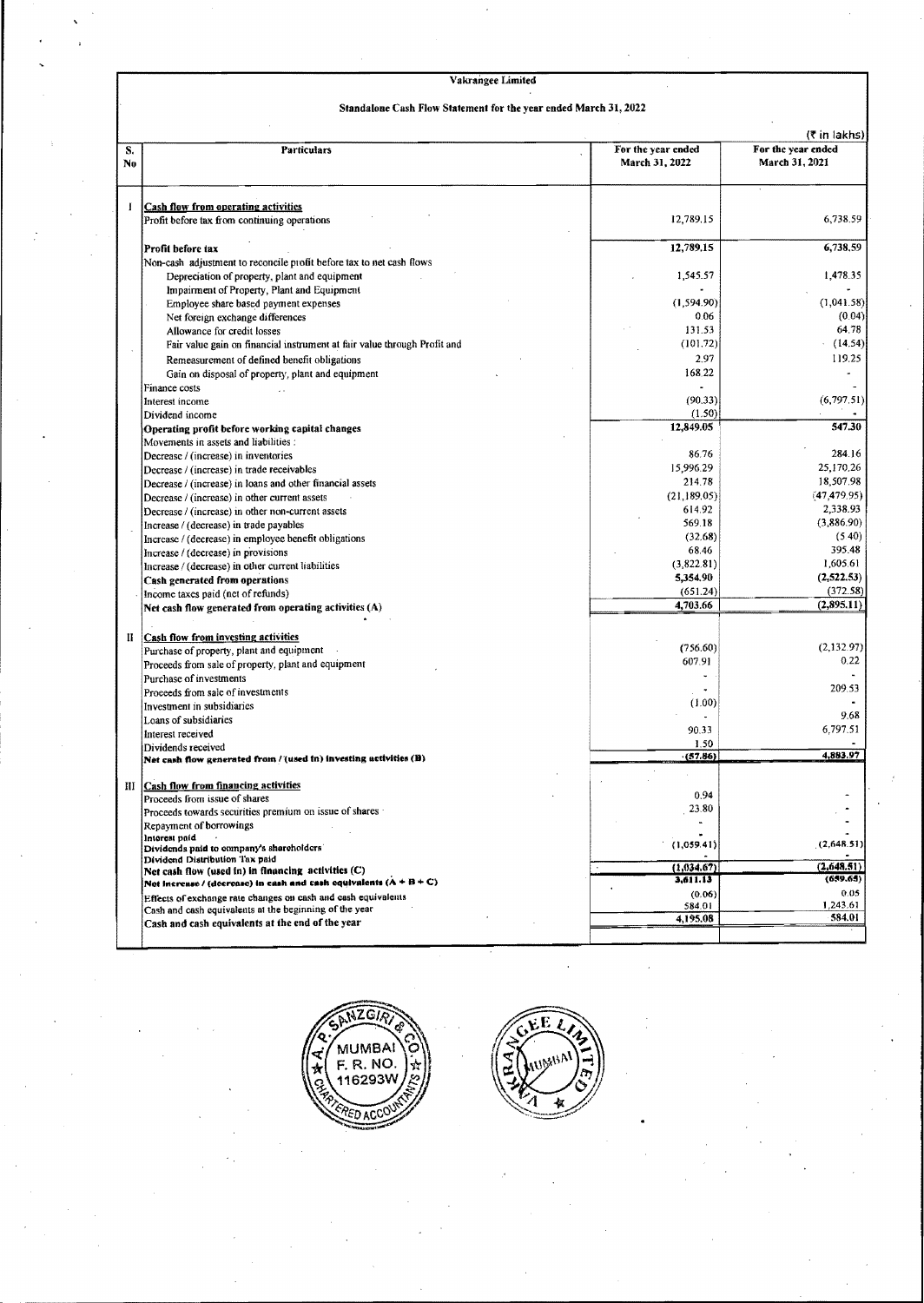# Standalone Statement of Assets and Liabilities as at March 31, 2022

|                                                                        | (₹ in Lakhs)            |                         |
|------------------------------------------------------------------------|-------------------------|-------------------------|
| <b>Particulars</b>                                                     | As at<br>March 31, 2022 | As at<br>March 31, 2021 |
|                                                                        | (Audited)               | (Audited)               |
| I. ASSETS                                                              |                         |                         |
| 1. Non-Current Assets                                                  |                         |                         |
| (a) Property, plant and equipment                                      | 13,853.34               | 15,564.00               |
| (b) Capital work-in-progress                                           | 197.45                  | 140.25                  |
| (c) Intangible Assets under development                                | 434.79                  | 346.43                  |
| (d) Investment property                                                |                         |                         |
| (e) Financial assets                                                   |                         |                         |
| (i) Investments                                                        | 3,037.57                | 2,934.85                |
| (ii) Trade Receivables                                                 | 2,692.91                | 2,657.46                |
| (iii) Loans<br>(iv) Other financial assets                             | 135,58                  | 159.72                  |
| (f) Deferred tax assets (Net)                                          |                         |                         |
| (g) Other non-current assets                                           | 59,026.88               | 59,633.83               |
|                                                                        |                         |                         |
| <b>Total Non-Current Assets</b>                                        | 79,378.52               | 81,436.54               |
|                                                                        |                         |                         |
| 2. Current Assets                                                      |                         |                         |
| (a) Inventories                                                        | 410.46                  | 497.22                  |
| (b) Financial assets                                                   |                         |                         |
| (i) Investments                                                        |                         |                         |
| (ii) Trade receivables                                                 | 91,486.68               | 1,07,614.49             |
| (iii) Cash and cash equivalents                                        | 4,195.08                | 584.01                  |
| (iv) Bank balances other than (iii) above                              | 614.21                  | 1,004.75                |
| (v) Loans                                                              | 3.26<br>ik.             | 2.43                    |
| (vi) Other financial assets                                            | 605.47                  | 1,832.94                |
| (c) Current tax assets (net)                                           |                         | 511.53                  |
| (d) Other current assets                                               | 1,10,945.58             | 89,756.53               |
| <b>Total Current Assets</b>                                            | 2,08,260.74             | 2,01,803.90             |
| TOTAL ASSETS                                                           | 2,87,639.26             | 2,83,240.44             |
|                                                                        |                         |                         |
| III. EQUITY AND LIABILITIES                                            |                         |                         |
| 1. Equity                                                              |                         |                         |
| (a) Equity share capital                                               | 10,595.00               | 10,594.06               |
| (b) Other equity                                                       | 2,59,702.38             | 2,52,394.70             |
|                                                                        |                         |                         |
| <b>Total Equity</b>                                                    | 2,70,297.38             | 2,62,988.76             |
| 2. Liabilities                                                         |                         |                         |
| <b>Non Current Liabilities</b>                                         |                         |                         |
| (a) Financial liabilities                                              |                         |                         |
| (i) Trade payables                                                     |                         |                         |
| - Dues of micro enterprises and small enterprises                      |                         |                         |
| - Dues of Creditors other than micro enterprises and small enterprises | 12.04                   | 14.34                   |
| (ii) Other financial liabilities                                       | 41.28                   | 40.39                   |
| (b) Deferred Tax Liabilities (net)                                     | 74.03                   | 58.10                   |
| (c) Employee benefit obligations                                       | 307.92                  | 331.00                  |
| <b>Total Non-Gurrent Liabilities</b>                                   | 435.77                  | 443.82                  |
| <b>3. Ourrent Liabilities</b>                                          |                         |                         |
| (a) Financial liabilities                                              |                         | ٠                       |
| (I) Borrowings<br>(ii) Trade payables                                  |                         |                         |
| - Dues of micro enterprises and small enterprises                      | 102.35                  | 38.76<br>2,622.47       |
| - Dues of Creditors other then micro enterprises and small enterprises | 3,130.36<br>6,694.53    | 8,086.50                |
| (iii) Other financial liabilities                                      | 3,413.28                | 7,236.09                |
| (b) Other current liabilities                                          | 1.160.55                | 1,092.08                |
| (c) Provisions                                                         | 16,45                   | 26.05                   |
| (d) Employee benefit obligations                                       | 2,389.09                | 705.90                  |
| (e) Current tax liabilities (Net)                                      |                         |                         |
| <b>Total Current Liabilities</b>                                       | 18,008,01               | 18.807.88               |
| <b>TOTAL EQUITY AND LIABILITIES</b>                                    | 2,87,639.26             | 2,83,240.44             |
|                                                                        |                         |                         |

\ZG7 MUMBAI<br>F. R. NO.<br>116293W ÷

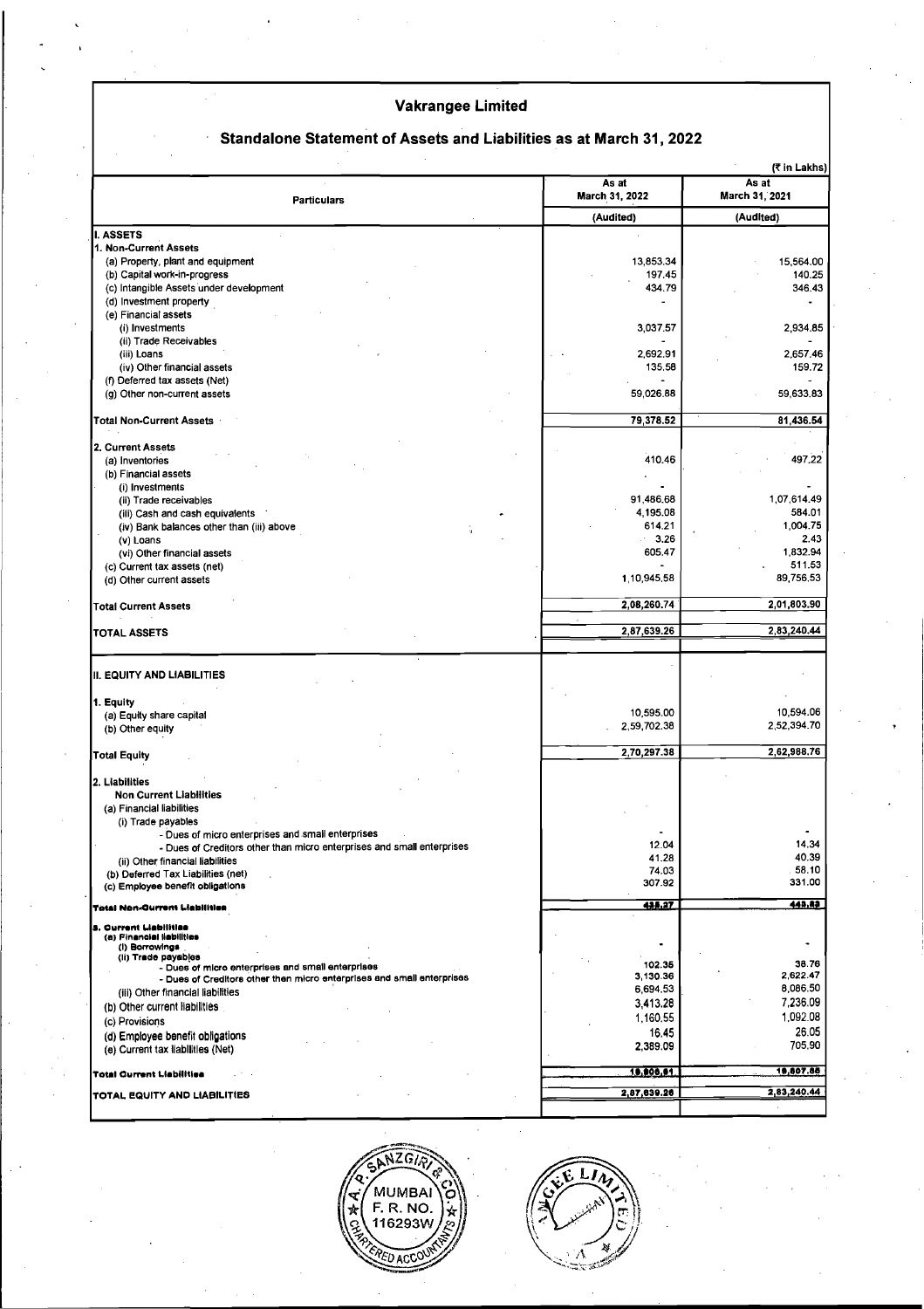# A **P SANZGIRI & CO**  CHARTERED ACCOUNTANTS

Plot No. 22: House No. 174, Anand Nagar Lane. Behind Vakela Police Station. Santacruz (East). Mundbai - 400 055, India Tel: +9 -22-2669 1232 / 2669 1233<br>Email: contact@ca-aps.in

Independent Auditor's Report on Annual Standalone Financial Results of Vakrangee Limited pursuant to the Regulation 33 of the Securities and Exchange Board of India (Listing Obligations and Disclosure Requirements) Regulation, 2015, as amended for the year ended March 31, 2022

To The Board of Directors, Vakrangee Limited Mumbai

#### Opinion

1. We have audited the accompanying statement of standalone financial results ('the Statement') of Vakrangee Limited (the "Company") for the year ended on March 31, 2022. being submitted by the Company pursuant to the requirement of Regulation 33 of the Securities Exchange Board of India (Listing Obligations and Disclosure Requirements) Regulations, 2015, as amended (the "Listing Regulations"), read with SEBI Circular No. *CIR/CFD/CMD1/80/2019* dated July 19, 2019.

In our opinion and to the best of our information and according to the explanations given to us, the Statement:

- a. is presented in accordance with the requirements of Regulation 33 of the Listing Regulations; read with SEBI Circular No. CIR/CFD/CMD1/80/2019 dated July 19, 2019 and
- b. gives a true and fair view in conformity with the recognition and measurement principles laid down in the applicable Indian Accounting Standards ("Ind AS") and other accounting principles generally accepted in India, of the net profit and total comprehensive income and other financial information of the Company for the year ended March 31, 2022.

#### Basis for Opinion

2. We conducted our audit in accordance with the Standards on Auditing ("'SAs") specified under Section 143(10) of the Companies Act, 2013, as amended ("The Act"). Our responsibilities under SAs are further described in the "Auditor's Responsibilities for the Audit of the Statement" section of our report. We are independent of the Company in accordance with the Code of Ethics issued by the Institute of Chartered Accountants of India ("ICAI") together with the ethical requirements that are relevant to our audit of the Statement under the provisions of the Act and the Rules thereunder, and we have fulfilled our other ethical responsibilities in accordance with these requirements and the ICAl's Code of Ethics. We believe that the audit evidence we have obtained is sufficient and appropriate to provide a basis for our opinion.

#### Management's and Board of Director's Responsibilities for the Statement

3. This Statement, which is the responsibility of the Company's Management and approved by Board of Directors, has been prepared on the basis of the standalone financial statements.

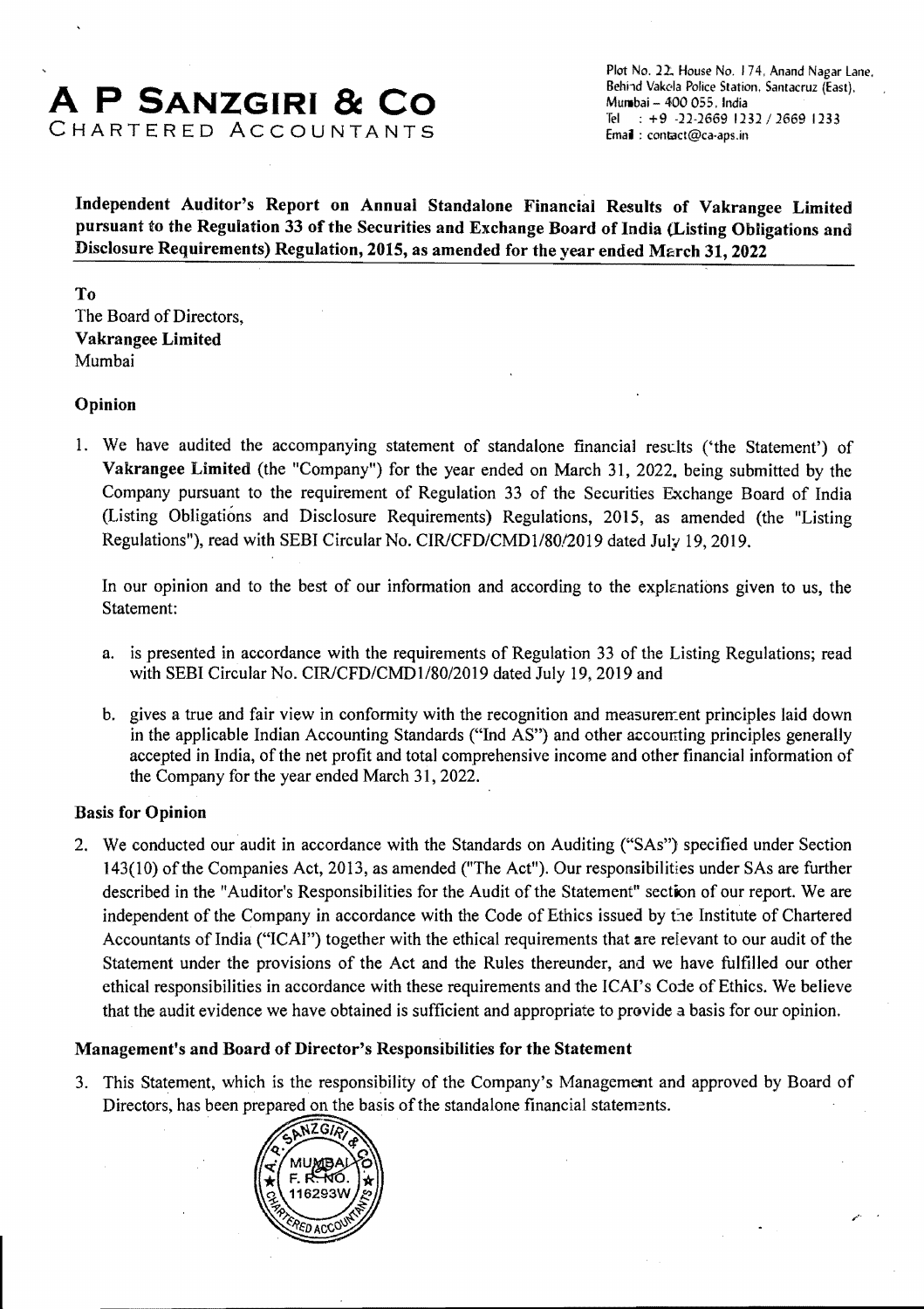The Company's Board of Directors of the Company are responsible for the preparation and presentation of the Standalone financial results that gives a true and fair view of the net profit and other comprehensive income and other financial information of the Company in accordance with the recognition and measurement principles laid down in Ind AS prescribed uncer Section 133 of the Act, read with relevant rules issued thereunder and other accounting principles generally accepted in India and in compliance with Regulation 33 of the Listing Regulations. This responsibility also includes maintenance of adequate accounting records in accordance with the provisions of the Act for safeguarding of the assets of the Company and for preventing and detecting frauds and other irregularities; selection and application of appropriate accounting policies; making judgments and estimates that are reasonable and prudent and the design, implementation and maintenance of adequate internal financial controls, that were operating effectively for ensuring the accuracy and completeness of the accounting records, relevant to the preparation and presentation of the Statement that give a true and fair view and are free from material misstatement, whether due to fraud or errcr.

In preparing the Statement, the Management and Board of Directors are responsible for assessing the Company's ability, to continue as a going concern, disclosing, as applicable, matters related to going concern and using the going concern basis of accounting unless the Board of Directors either intends to liquidate the Company or to cease operations, or has no realistic alternative bu:: to do so.

The Board of Directors are also responsible for overseeing the financial reporting process of the Company.

#### Auditor's Responsibilities for the Statement

4. Our objectives are to obtain reasonable assurance about whether the Statement as a whole are free from material misstatement, whether due to fraud or error, and to issue an auditor's report that includes our opinion. Reasonable assurance is a high level of assurance but is not a guarantee that an audit conducted in accordance with SAs will always detect a material misstatement when it exists. Misstatements can arise from fraud or error and are considered material if, individually or in the aggregate, they could reasonably be expected to influence the economic decisions of users taken on the basis of this Statement.

As part of an audit in accordance with SAs, we exercise professional judgment and maintain professional skepticism throughout the audit. We also:

- Identify and assess the risks of material misstatement of the Statement, whether due to fraud or error, design and perform audit procedures responsive to those risks, and obtain audit evidence that is sufficient and appropriate to provide a basis for our opinion. The risk of not detecting a material misstatement resulting from fraud is higher than for one resulting fron: error, as fraud may involve collusion, forgery, intentional omissions, misrepresentations, or the override of internal control.
- Obtain an understanding of internal control relevant to the audit in order 10 design audit procedures that are appropriate in the circumstances. Under Section  $143(3)(i)$  of the Act, we are also responsible for expressing our opinion on whether the company has adequate ir:temal financial controls with reference to standalone financial statements in place and the operating effectiveness of such controls.
- Evaluate the appropriateness of accounting policies used and the reasonableness of accounting estimates and related disclosures made by the Board of Directors.

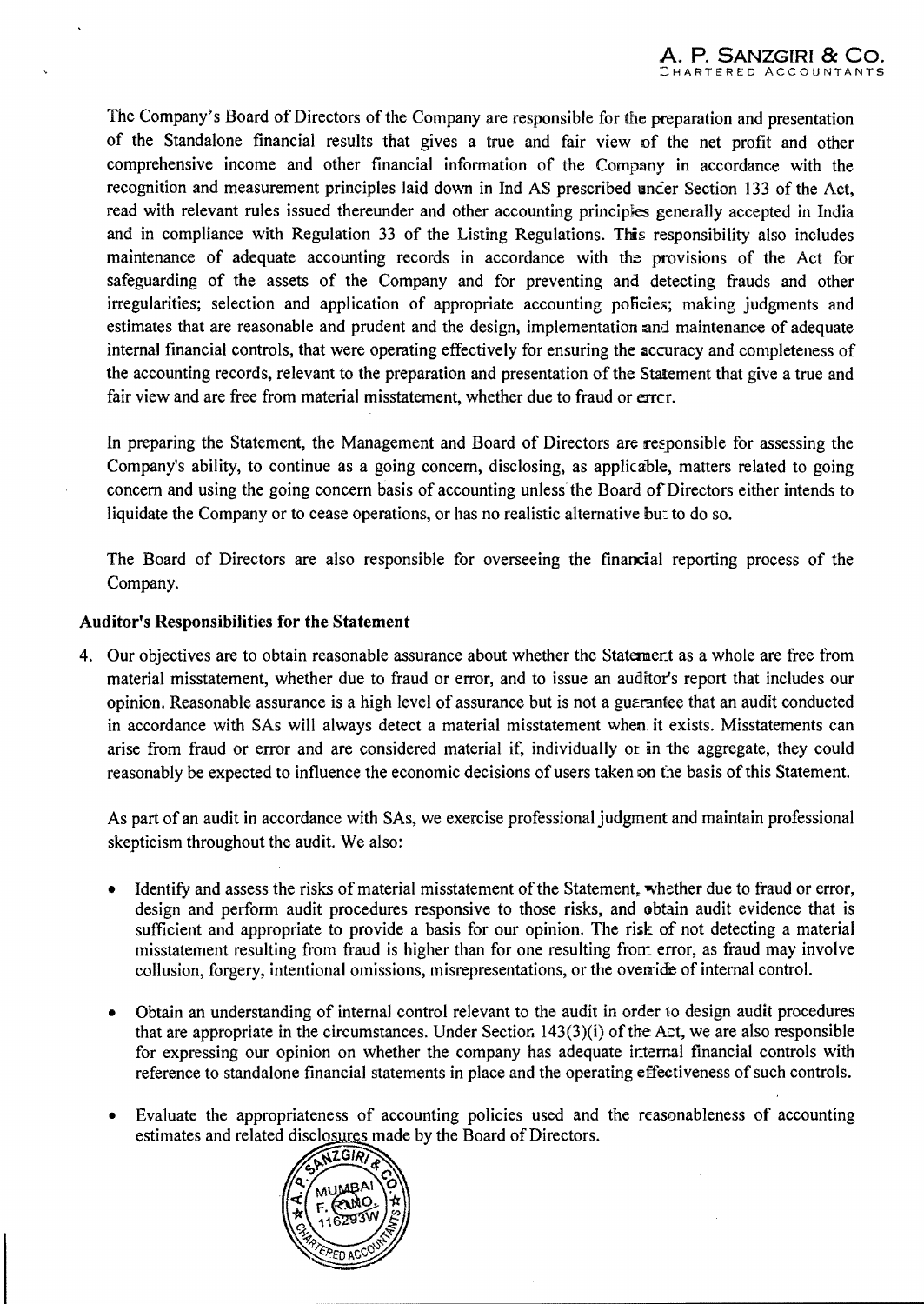- Conclude on the appropriateness of the Board of Directors' use of the going concern basis of accounting and, based on the audit evidence obtained, whether a material uncertainty exists related to events or conditions that may cast significant doubt on the Company's ability to continue as a going concern. If we conclude that a material uncertainty exists, we are required to draw attention in our auditor's report to the related disclosures in the financial results or, if such disclosures are inadequate, to modify our opinion. Our conclusions are based on the audit evidence obtained up to the date of our auditor's report. However, future events or conditions may cause the Company to cease to continue as a going concern
- Evaluate the overall presentation, structure and content of the Standalone Financial Results, including the disclosures and whether the Standalone Financial Results represents the underlying transactions and events in a manner that achieves fair presentation.

We communicate with those charged with governance regarding, among other matters, the planned scope and timing of the audit and significant audit findings, including any significant deficiencies in internal control that we identify during our audit.

We also provide those charged with governance with a statement that we have complied with relevant ethical requirements regarding independence, and to communicate with them all relationships and other matters that may reasonably be thought to bear on our incependence, and where applizable, related safeguards.

#### Other Matters

5. The Statement includes the results for the quarter ended March 31, 2022 and March 31,  $2\overline{c}21$  being the balancing figure between the respective audited figures in respect of full financial year and 1he published unaudited year to date figures up to the third quarter of the respective financial year which were subject to limited review by us.

Date: May 13, 2022 Place: Mumbai



For A. P. Sanzgiri & Co. Chartered Accountants FRN: 116293W

ಖ

Anil Agrawal Partner Membership No: 041396 UDIN: 22041396 AIYFIS7235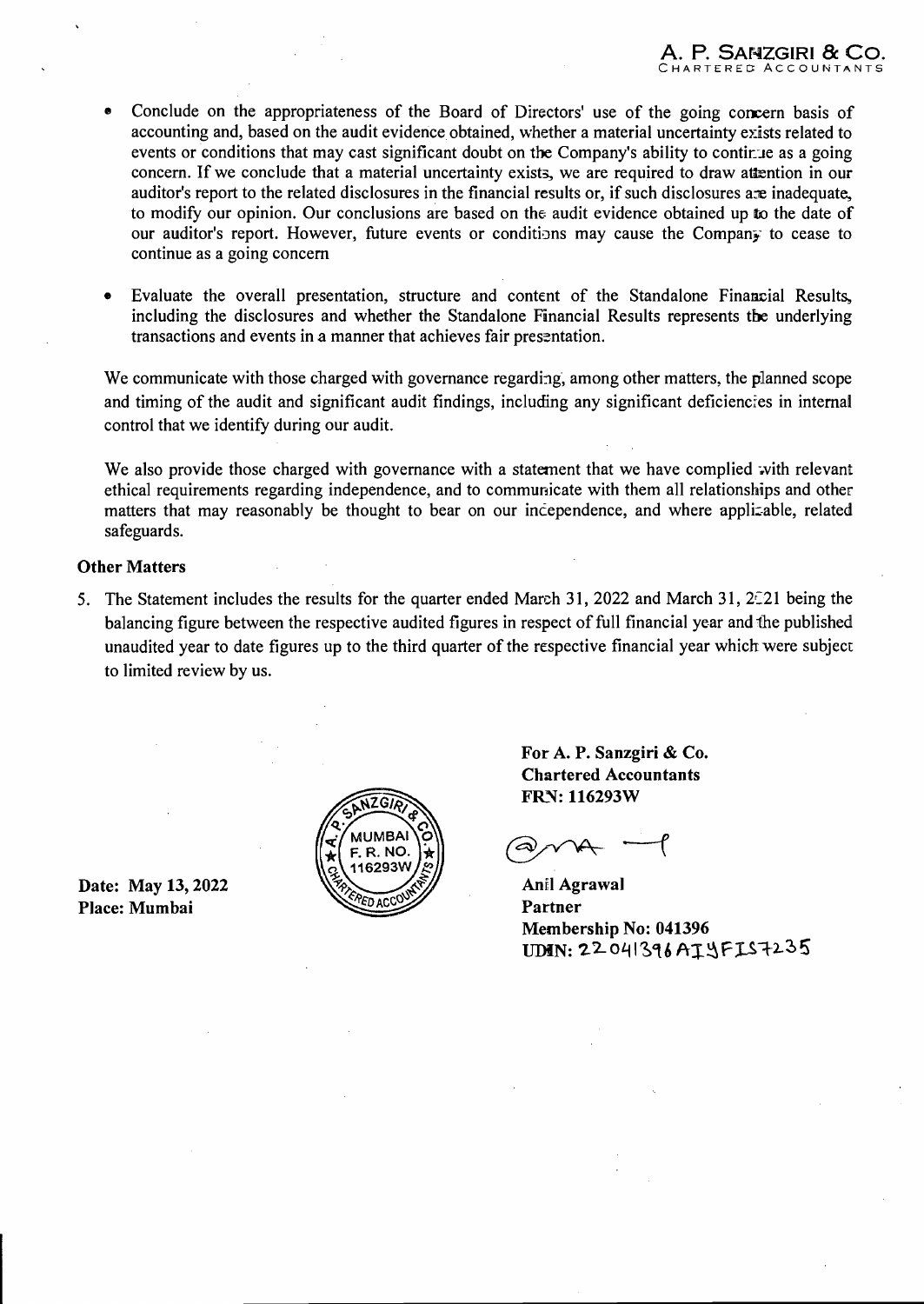

. '

L.

*VAKRANGEE LIMITED***<br>VAKRANGEE CORPORATE HOUSE, PLOT NO. 93, ROAD N<br>M.I.D.C., MAROL, ANDHERI (EAST), MUMBAI – 400 093. IN<br>CIN : L65990MH1990PLC056669** VAKRANGEE CORPORATE HOUSE, PLOT NO. 93, ROAD NO. 16. M.I.D.C., MAROL, ANDHERI (EAST), MUMBAI - 400 093. INDIA CIN : l65990MH1990PlC056669

PHONE: 022 6776 5100

E-mail: Info@vakrangee.ln Website: www.vakrangee.ln

|                | <b>Particulars</b>                                                                          |                        | For the quarter ended |           |           | For the year ended |  |
|----------------|---------------------------------------------------------------------------------------------|------------------------|-----------------------|-----------|-----------|--------------------|--|
| lS.No.         |                                                                                             | 31-Mar-22<br>31-Dec-21 |                       | 31-Mar-21 | 31-Mar-22 | 31-Mar-21          |  |
|                |                                                                                             | (Audited)              | (Un-audited)          | (Audited) | (Audited) | (Audited)          |  |
|                |                                                                                             | (1)                    | (2)                   | (3)       | (4)       | (5)                |  |
| 1              | Income                                                                                      |                        |                       |           |           |                    |  |
|                | Revenue from operations                                                                     | 20,881.35              | 20.867.06             | 10,184.97 | 77,869.23 | 31,429.14          |  |
|                | Other Income                                                                                | 148,54                 | 53.87                 | 1,764.61  | 391.29    | 6,965,99           |  |
|                | <b>Total Income</b>                                                                         | 21.029.89              | 20,920.93             | 11,949.58 | 78,260.52 | 38,395.13          |  |
|                |                                                                                             |                        |                       |           |           |                    |  |
| $\overline{2}$ | <b>Expenses</b>                                                                             |                        |                       |           |           |                    |  |
|                | Purchase of stock in trade and other operating expenditure                                  | 16.267.73              | 15,809.59             | 7,111.06  | 58,605.75 | 22,211.96          |  |
|                | Changes in inventories of stock-in-trade                                                    | (12.91)                | 56.54                 | 232.55    | 91.21     | 281.13             |  |
|                | Employee benefits expense                                                                   | (226.84)               | 226.49                | 345.48    | 1,473.98  | 3,441.90           |  |
|                | Finance costs                                                                               |                        |                       |           |           |                    |  |
|                | Depreciation and amortisation expense                                                       | 397.10                 | 402.87                | 210.58    | 1,545.78  | 1,480.51           |  |
|                | Impairment Loss                                                                             |                        |                       |           |           | 2,697.82           |  |
|                | Other expenses                                                                              | 796.73                 | 492.17                | 1,294.17  | 2,220.38  |                    |  |
|                | <b>Total Expenses</b>                                                                       | 17.221.81              | 16,987.66             | 9,193,84  | 63,937.10 | 30,113.32          |  |
|                |                                                                                             |                        |                       |           |           |                    |  |
| 3              | Profit before tax & Exceptional item (1-2)                                                  | 3,808.08               | 3.933.27              | 2.755.74  | 14,323.42 | 8,281.81           |  |
| 4              | Exceptional Item                                                                            | (32.51)                | (136, 15)             |           | (168, 66) |                    |  |
| 5              | Profit before tax (3+4)                                                                     | 3,775,57               | 3,797.12              | 2,755.74  | 14.154.76 | 8,281.81           |  |
|                |                                                                                             |                        |                       |           |           |                    |  |
| 6              | <b>Tax expense</b>                                                                          | 786.42                 | 850.91                | 619.58    | 3.187.01  | 1,882.34           |  |
|                | Current tax<br>Deferred tax                                                                 | (22.88)                | 12.88                 | 57.02     | 15.28     | 120.34             |  |
|                | <b>Total tax expenses</b>                                                                   | 763.54                 | 863,79                | 676.60    | 3,202.29  | 2,002,68           |  |
|                |                                                                                             | 3,012.03               | 2,933.33              | 2,079.14  | 10,952.47 | 6,279.13           |  |
| $\overline{7}$ | Profit for the period / year (5-6)                                                          |                        |                       |           |           |                    |  |
| 8              | Other comprehensive income (OCI) / (expenses)                                               |                        |                       |           |           |                    |  |
|                | Items that will be reclassified to profit or loss                                           |                        |                       |           |           |                    |  |
|                | Exchange difference on translation of foreign operations                                    | 42.91                  | (0.19)                | (22.45)   | 38.70     | (0.74)             |  |
|                | Items that will not be reclassified to profit or loss                                       |                        |                       | 24.45     | 2.22      | 89.24              |  |
|                | Remeasurement of net defined benefit obligations (net of taxes)                             | (6.30)                 | 11.65                 |           |           |                    |  |
|                | Total other comprehensive income / (aspanses) for the period /<br>yaar                      | 56.61                  | 11.45                 | 3.00      | 40.92     | 89.80              |  |
| ٠              | Total Comprehensive Income for the Period / Year (7+8)                                      | 3.048.84               | 2,944.78              | 3.081.14  | 10.003.39 | 8.367.63           |  |
| 10             | Paid up equity share capital (face value ₹ 1/- each)                                        | 10.695.00              | 10.594.06             | 10.594.06 | 10.696.00 | 10,594.06          |  |
| 11             | Reserves excluding revaluation reserves as per balance sheet of<br>previous accounting year |                        |                       |           |           | 2.55,813.98        |  |
| 12             | Earnings per Share (EPS) in ₹ (not annualised)                                              |                        |                       |           |           |                    |  |
|                | (a) Basic                                                                                   | 0.28                   | 0,28                  | 0.20      | 1.03      | 0.59               |  |
|                | (b) Diluted                                                                                 | 0.28                   | 0.28                  | 0.20      | 1.03      | 0.59               |  |



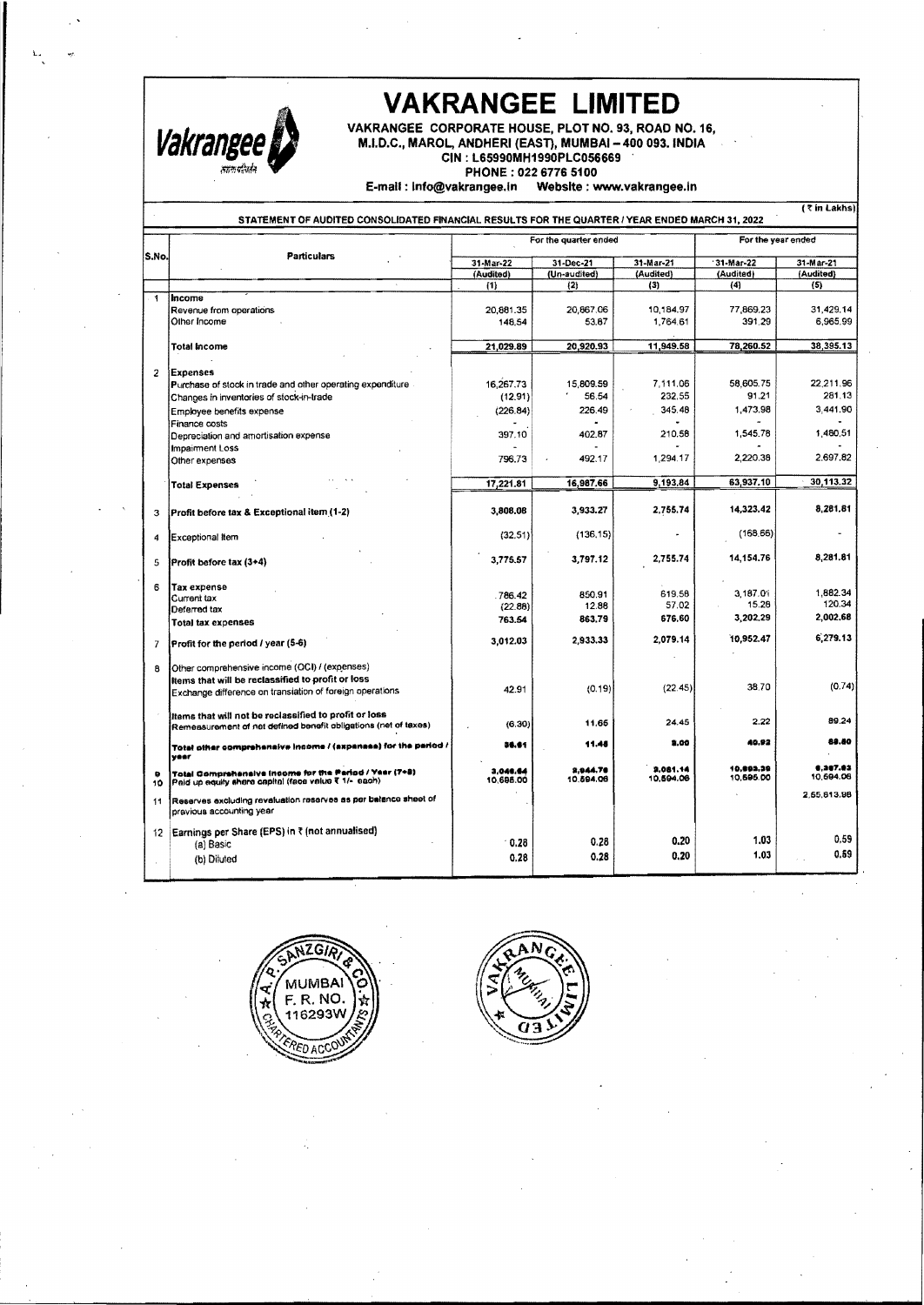Notes to the audited consolidated financial results for the quarter I year ended March 31, 2022:

- The above audited consolidated financial results for the quarter I year ended March 31, 2022 have been reviewed by the Audit Committee and approved by the Board of Directors at their respective meetings held on May 13, 2022. The statutory auditors of the Company, A.P.Sanzgiri & Co., Chartered Accountants, have audited the above consolidated financial results for the quarter / year ended March 31, 2022.
- 2 These results have been prepared on the basis of audited consolidated financial statements, which are prepared in accordance with the Indian Accounting Standards (Ind-AS) as prescribed under Section 133 of the Companies Act, 2013 and notified by the Ministry of Corporate Affairs under the Companies (Indian Accounting Standards) Rules, 2015 (as amended).
- 3 The audited consolidated financial results include the financial results of the Company and its four wholly owned subsidiaries: Vakrangee Finserve Limited, VL E-govemance & IT Solutions Limited, Vakrangee Digital Ventures Limited and Vakrangee e-Solutions Inc. (together referred to as 'Group').
- During the quarter ended March 31, 2022, the Company has lapsed / cancelled 1254100 options granted under Company's "ESOP Scheme 2014", to its eligible employees as these options have gone underwater and were rendered un-attractive to employees due to decrease in market price of shares. In order to benefit the employees, the Company has cancelled these options and granted new options to eligible employees at prevalent market price. Due to this there is reversal of ~ 850 Lakhs in Employee stock compensation expenses resulting in decline of Employee Benefit Expenses. the Company has granted 1115300 new options during the Quarter to the eligible employees. Further during the Quarter the Company has allotted 94150 equity shares on conversion of ESOPs.
- 5 The Company's activities predominently comprise providing various services through Vakrangee Kendra. Considering the nature of the Company's business and operations, there is only one reportable operating segment i.e. Vakrangee Kendra.
- 6 The figures of the last Quarter are the balancing figures between audited figures in respect of fun financial year and the published year-to-date figures upto the third quarter of the current financial year.
- 7 The figures of the previous year / period have been regrouped / rearranged / recast to render the comparable with the figures of the current period.
- 8 The above results of the Company are available on the Company's website www.vakrangee.in and also on www.bseindia.com and www.nseindia.com.

Dinesh Nandwana

For and on behalf of the Board of Directors<br>  $\bigcup_{n=1}^{\infty}$ 

EE

MUMBA

 $\alpha$ 

Dinesh Nandwana<br>Managing Director & Group CEO<br>DIN : 00062532

Place: Mumbal Date : May 13, 2022

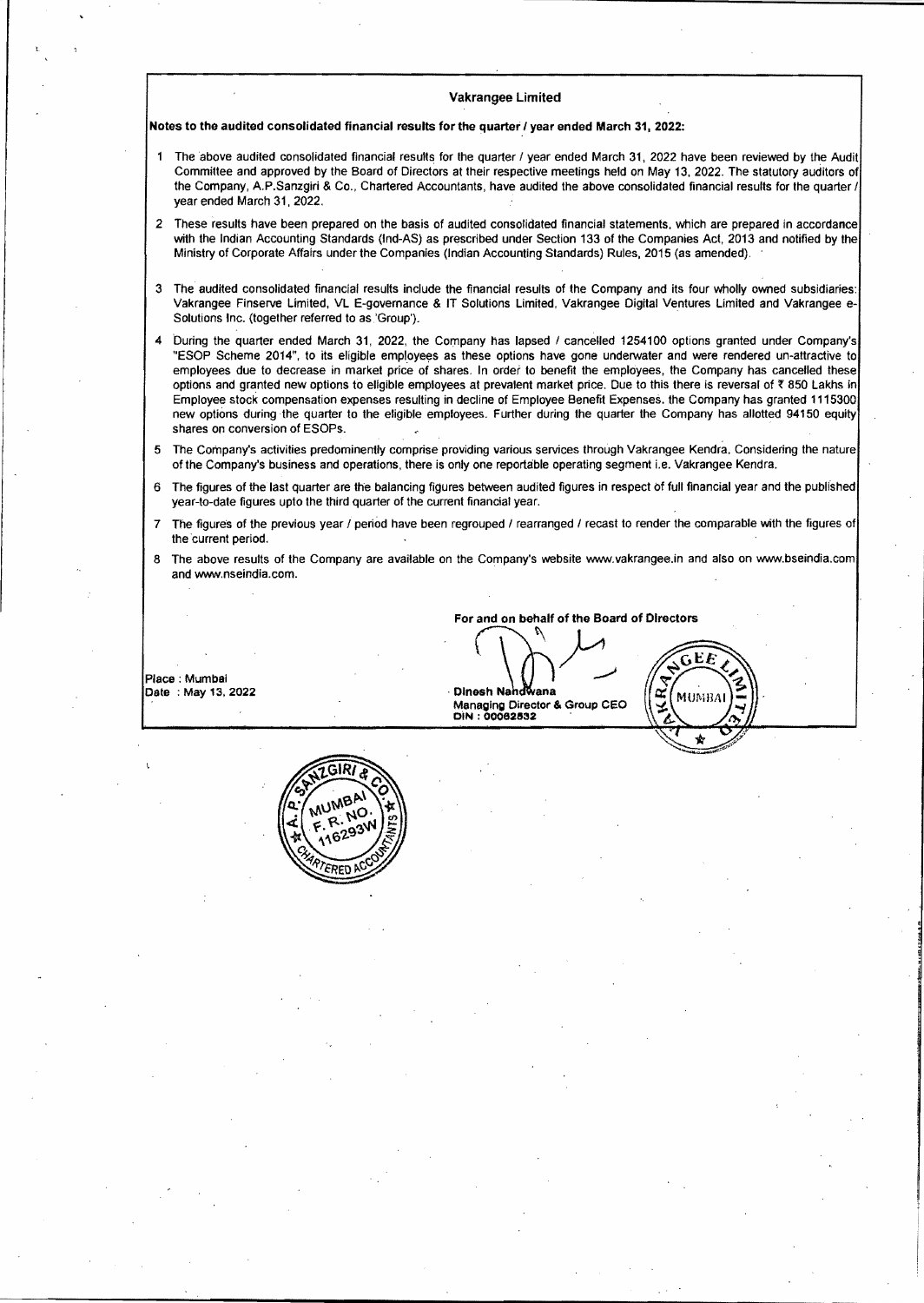#### Consolidated Cash Flow Statement for the year ended March 31, 2022

|          |                                                                                                                       |                                      | (₹ in lakhs-                         |
|----------|-----------------------------------------------------------------------------------------------------------------------|--------------------------------------|--------------------------------------|
| S.<br>No | <b>Particulars</b>                                                                                                    | For the year ended<br>March 31, 2022 | For the year ended<br>March 31, 2021 |
|          |                                                                                                                       |                                      |                                      |
|          |                                                                                                                       |                                      |                                      |
| I        | <b>Cash flow from operating activities</b>                                                                            |                                      |                                      |
|          | Profit before tax from continuing operations                                                                          | 14,154.76                            | $-8,281.81$                          |
|          |                                                                                                                       |                                      |                                      |
|          | Profit before tax                                                                                                     | 14,154.76                            | 8,281.81                             |
|          | Non-cash adjustment to reconcile profit before tax to net cash flows<br>Depreciation of property, plant and equipment | 1,545.78                             | 1,480.51                             |
|          | Depreciation of investment properties                                                                                 |                                      |                                      |
|          | Impairment of Property, Plant and Equipment                                                                           |                                      |                                      |
|          | Employee share based payment expenses                                                                                 | (1.594.90)                           | (1,041.58)                           |
|          | Net foreign exchange differences                                                                                      | 0.06                                 | (0.04)                               |
|          | Allowance for credit losses                                                                                           | 131.53                               | 64.78                                |
|          | Fair value gain on financial instrument at fair value through                                                         | (101.72)                             | (14.54)                              |
|          | Profit and loss                                                                                                       |                                      |                                      |
|          | Remeasurement of defined benefit obligations                                                                          | 2.97                                 | 119.25                               |
|          | Gain on disposal of property, plant and equipment                                                                     | 168.22                               |                                      |
|          | Finance costs                                                                                                         |                                      |                                      |
|          | Interest income                                                                                                       | (229.71)                             | (6,948.25)                           |
|          | Dividend income                                                                                                       | (1.50)                               |                                      |
|          | Operating profit before working eapital changes                                                                       | 14,075.49                            | 1.941.94                             |
|          | Movements in assets and liabilities :                                                                                 |                                      |                                      |
|          | Decrease / (increase) in inventories                                                                                  | 86.76                                | 284.16<br>24.788.22                  |
|          | Decrease / (increase) in trade receivables                                                                            | 16,356.61                            | 13.565 22                            |
|          | Decrease / (increase) in loans and other financial assets                                                             | 1,482.53<br>(22, 706.74)             | (48, 442.00)                         |
|          | Decrease / (increase) in other current assets                                                                         | 617.45                               | 2,365.94                             |
|          | Decrease / (increase) in other non-current assets                                                                     | 233.68                               | (3,771.18)                           |
|          | Increase / (decrease) in trade payables                                                                               | (24.44)                              | (5.40)                               |
|          | Increase / (decrease) in employee benefit obligations                                                                 | 646.17                               | 436.21                               |
|          | Increase / (decrease) in provisions<br>Increase / (decrease) in other financial liabilities                           | (1,391.08)                           | 4,648.03                             |
|          | Increase / (decrease) in other current liabilities                                                                    | (3, 431.82)                          | 1,516.39                             |
|          | Cash generated from operations                                                                                        | 5,944.61                             | (2,672.47)                           |
|          | Income taxes paid (net of refunds)                                                                                    | (1,102.95)                           | (390.27)                             |
|          | Net cash flow from operating activities (A)                                                                           | 4,841.66                             | (3,062.74)                           |
|          |                                                                                                                       |                                      |                                      |
| П        | <b>Cash flow from investing activities</b>                                                                            |                                      |                                      |
|          | Purchase of property, plant and equipment, including CWIP                                                             | (756.60)                             | (2,132.97)                           |
|          | Proceeds from sale of property, plant and equipment                                                                   | 607.91                               | 0.22                                 |
|          | Purchase of investments<br>Proceeds from sale of investments                                                          |                                      | 209.53                               |
|          | Decrease in foreign currency translation reserve                                                                      | 38.70<br>229,71                      | (0, 74)<br>6,948.25                  |
|          | Interest received<br>Dividends received                                                                               | 1.50                                 |                                      |
|          | Net cash flow from/(used in) investing activities (B)                                                                 | 121.22                               | 5,024.29                             |
|          |                                                                                                                       |                                      |                                      |
| Ш        | <b>Cash flow from financing activities</b>                                                                            |                                      |                                      |
|          | Proceeds from issue of shares                                                                                         | 0.94                                 |                                      |
|          | Proceeds towards securities premium on issue of shares                                                                | 23.80                                |                                      |
|          | Repayment of borrowings                                                                                               |                                      |                                      |
|          | Interest paid                                                                                                         |                                      |                                      |
|          | Dividends paid to company's shareholders                                                                              | (1,059.41)                           | (2.648.51)                           |
|          | Dividend Distribution Tax paid                                                                                        |                                      | (2.648.51)                           |
|          | Net cash flow (used in) in financing activities (C)                                                                   | (1,034.67)                           |                                      |
|          | Net increase / (decrease) in cash and cash equivalents $(A + B + C)$                                                  | 3,928.21                             | (686.96)                             |
|          |                                                                                                                       |                                      |                                      |
|          | Effects of exchange rate changes on cash and cash equivalents                                                         | (0.06)                               | 0.05                                 |
|          | Cash and eash equivalents at the beginning of the year                                                                | 818.59                               | 1,505.50                             |
|          | Cash and cosh controlants at the end of the veur-                                                                     | 4,746,74                             | 818.59                               |



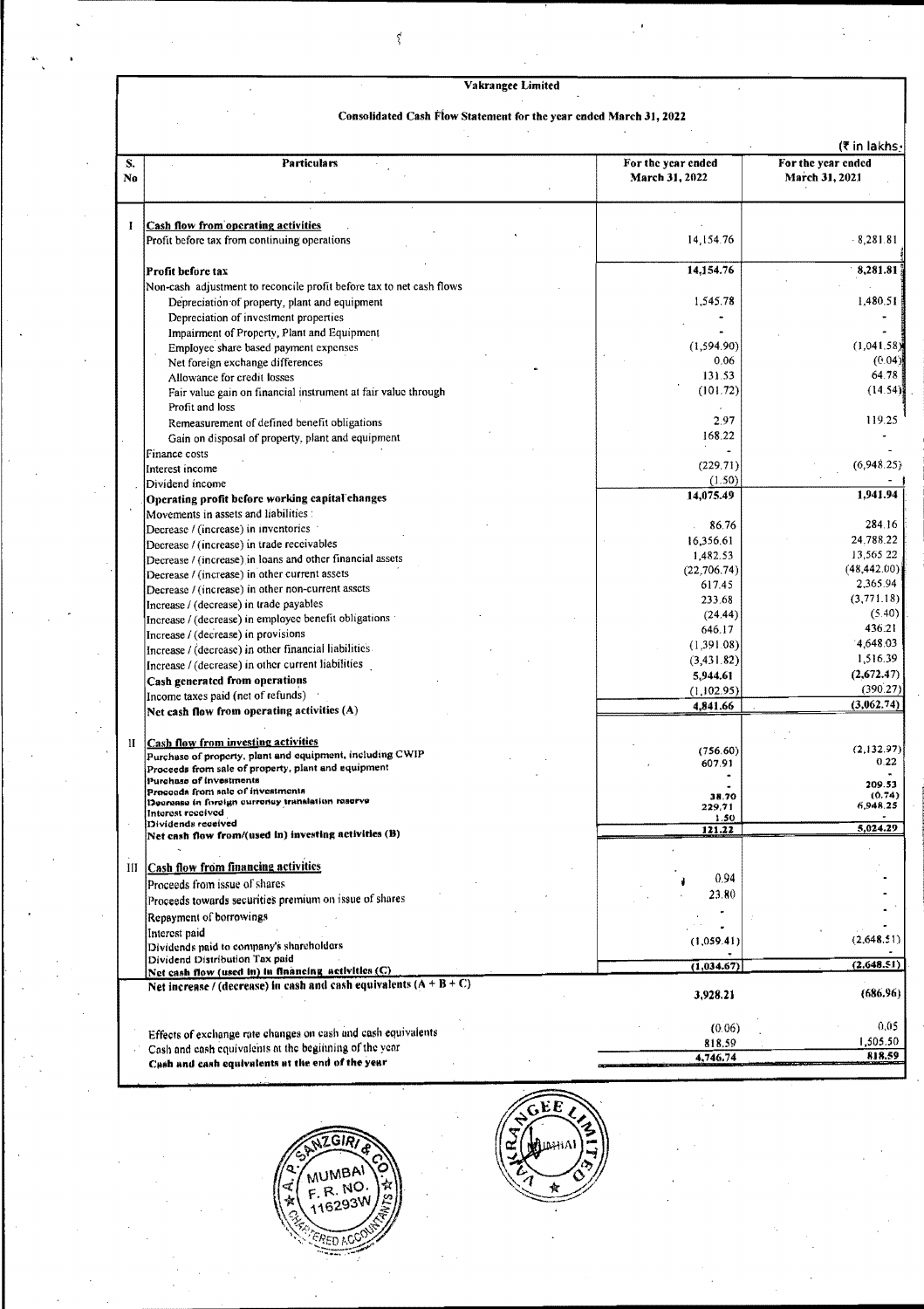# Consolidated Statement of Assets and Liabilities as at March 31, 2022

|                                                                          |                         | (₹ in Lakhs)            |
|--------------------------------------------------------------------------|-------------------------|-------------------------|
| Particulars                                                              | As at<br>March 31, 2022 | As at<br>March 31, 2021 |
|                                                                          | (Audited)               | (Audited)               |
| I. ASSETS                                                                |                         |                         |
| 1. Non-Current Assets                                                    |                         |                         |
| (a) Property, plant and equipment                                        | 13,853,39               | 15,564.27               |
| (b) Capital work-in-progress                                             | 197.45                  | 140.25                  |
| (c) Intangible Assets                                                    |                         |                         |
| (d) Intangible Assets under development                                  | 434.79                  | 346.43                  |
| (e) Financial assets<br>(i) Investments                                  | 240.57                  | 138.85                  |
| (ii) Trade Receivable                                                    | ۰                       |                         |
| (iii) Loans                                                              |                         |                         |
| (iv) Other financial assets                                              | 483.94                  | 472.88                  |
| (f) Deferred Tax Asset (Net)                                             | 0.28                    | 0.38                    |
| (g) Other non-current assets                                             | 59,074.80               | 59,687,18               |
|                                                                          |                         |                         |
| <b>Total Non-Current Assets</b>                                          | 74,285.22               | 76,350.24               |
|                                                                          |                         |                         |
| 2. Current Assets<br>(a) Inventories                                     | 410.46                  | 497.22                  |
| (b) Financial Assets                                                     |                         |                         |
| (i) Investments                                                          |                         |                         |
| (ii) Trade Receivables                                                   | 95.543.08               | 1,12,031.21             |
| (iii) Cash and Cash equivalents                                          | 4,746.74                | $-818.59$               |
| (iv) Bank balances other than (iii) above                                | 925.53                  | 1,309.63                |
| $(v)$ Loans                                                              | 1,244.23                | 1,146.46                |
| (vi) Other Financial Assets                                              | 664,43                  | 1,871.68                |
| (c) Current Tax Assets                                                   | 46.54<br>1,15,728.26    | $-516.81$<br>93,021.52  |
| (d) Other Current Assets                                                 |                         |                         |
| <b>Total Current Assets</b>                                              | 2,19,311.27             | 2,11,213.12             |
|                                                                          |                         | 2,87,563.36             |
| <b>TOTAL ASSETS</b>                                                      | 2,93,596.49             |                         |
|                                                                          |                         |                         |
| II. EQUITY AND LIABILITIES                                               |                         |                         |
| 1. Equity                                                                |                         |                         |
| (a) Equity share capital                                                 | 10,595.00               | 10,594.06               |
| (b) Other equity                                                         | 2,64,176.89             | 2,55,813.98             |
| <b>Total Bquily</b>                                                      | 1,74,771.88             | 8.69.409.04             |
| 2. Liabilitien                                                           |                         |                         |
| <b>Non Current Liabilities</b><br>(a) Financial liabilities              |                         |                         |
| (i) Trade payables<br>- Dues of micro enterprises and small enterprises  |                         |                         |
| - Dues of Creditors other than micro enterprises and small enterprises   | 12.04                   | 14.34                   |
| (ii) Other financial liabilities                                         | 41.28                   | 40.39                   |
| (b) Deferred Tax Liabilities (net)                                       | 74.03                   | 58.10                   |
| (c) Employee benefit obligations                                         | 307.92                  | 331.00                  |
|                                                                          |                         |                         |
| <b>Total Non-Current Liabilities</b>                                     | 438.27                  | 443.83                  |
| 3. Current Liabilities                                                   |                         |                         |
| (a) Financial liabilities                                                |                         |                         |
| (i) Borrowings                                                           |                         |                         |
|                                                                          |                         |                         |
| (ii) Trade payables<br>- Dues of micro enterprises and small enterprises | 102.35                  | 38,76                   |
| - Dues of Creditors other than micro enterprises and small enterprises   | 3,547,42                | 3,375.05                |
| (iii) Other financial liabilities                                        | 6,694.53                | 8,086.50                |
| (b) Other current fiebilities                                            | 3.804.27                | 7,236.09                |
| (c) Provisions.                                                          | 1,780.89                | 1.134.72                |
| (d) Employee benefit obligations<br>(e) Current tax liabilities (Net)    | 24.70<br>2,435.17       | 20.06<br>814.32         |
|                                                                          |                         |                         |
| <b>Total Current Liabilities</b>                                         | 18,389.33               | 20,711.49               |
| TOTAL EQUITY AND LIABILITIES                                             | 2,93,596.49             | 2,87,563,36             |
|                                                                          |                         |                         |



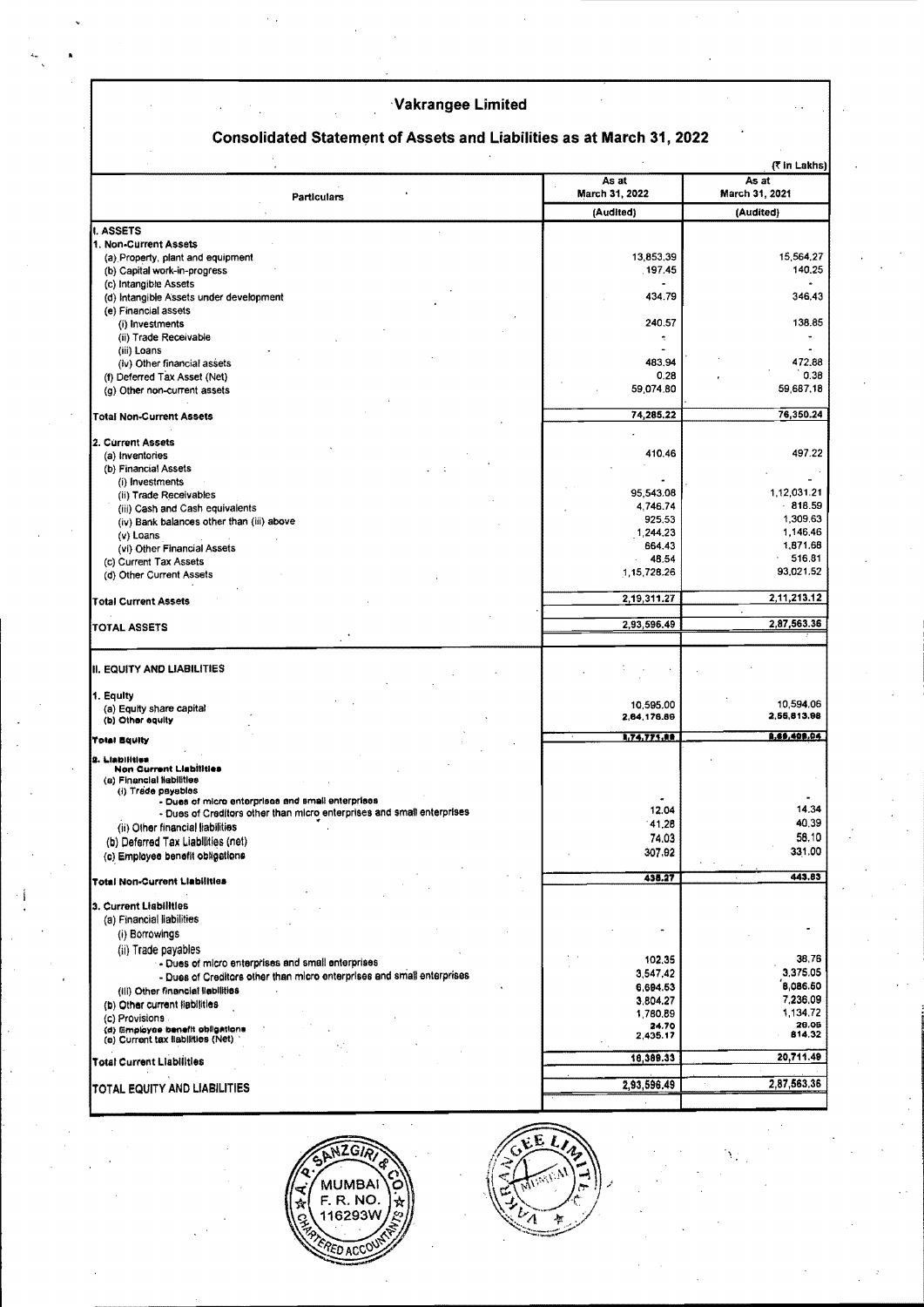# A **P SANZGIRI & CO**  CHARTERED ACCOUNTANTS

Flot No. 22. House No. 174, Anand Nagar Lane. Rehind Vakola Police Station, Santacruz (East). '\Iumbai 400055, India Tel:  $+91-22-2669$  1232 / 2669 1233 E-nail : contact@ca-aps.in

Independent Auditor's Report on Audit of Annual Consolidated Financial Results of Vakrangee Limited pursuant to the Regulation 33 of the Securities and Exchange Board of India (Listing Obligations and Disclosure Requirements) Regulation, 2015, as amended, for the year ended March 31,2022

## To, The Board of Directors, Vakrangee Limited Mumbai

1. We have audited the accompanying Statement of consolidated firancial results ('the consolidated statement') of Vakrangee Limited (hereinafter referred to as "the Holding Company") and its subsidiaries (the Holding Company and its subsidiaries together :eferred to as "the Group"), for the year ended on March 31, 2022, being submitted by the HoMing Company pursuant to the requirements of Regulation 33 of the Securities and Exchange Board of India (Listing Obligations and Disclosure Requirements) Regulations, 2015, as amended ("Listing Regulations"), read with SEBI Circular No. CIR/CFD/CMD1/80/2019 dated July 19, 2019 ("the Circular").

In our opinion and to the best of our information and according to the explanations given to us and based on the consideration of the reports of the other auditor  $\sigma$  a the financial statements of the subsidiaries, the aforesaid Statement:

 $(i.)$  includes the annual financial results of the following entities as given below:

## List of Subsidiaries:

- 1. Vakrangee Finserve Limited
- 2. Vakrangee E-Solution Inc. (Philippines)
- 3. VL E-Governance & IT Solutions Limited (formerly known as Vakrangee Logistics Private Limited)
- 4. Vakrangee Digital Ventures Limited
- (ii.) are presented in accordance with the requirements of Regulction 33 of the Listing Regulations; read with SEBI Circular No. CIR/CFD/CMD1/80/2019 dated July 19, 2019; and
- (iii.) gives a true and fair view in conformity with the recognition and measurement principles laid down in the applicable Indian Accounting Standards ( $\text{Frd AS}$ ") and other accounting principles generally accepted in India, of the consolidated net profit and consolidated other comprehensive income and other financial information of the Group for the year ended March 31,2022.

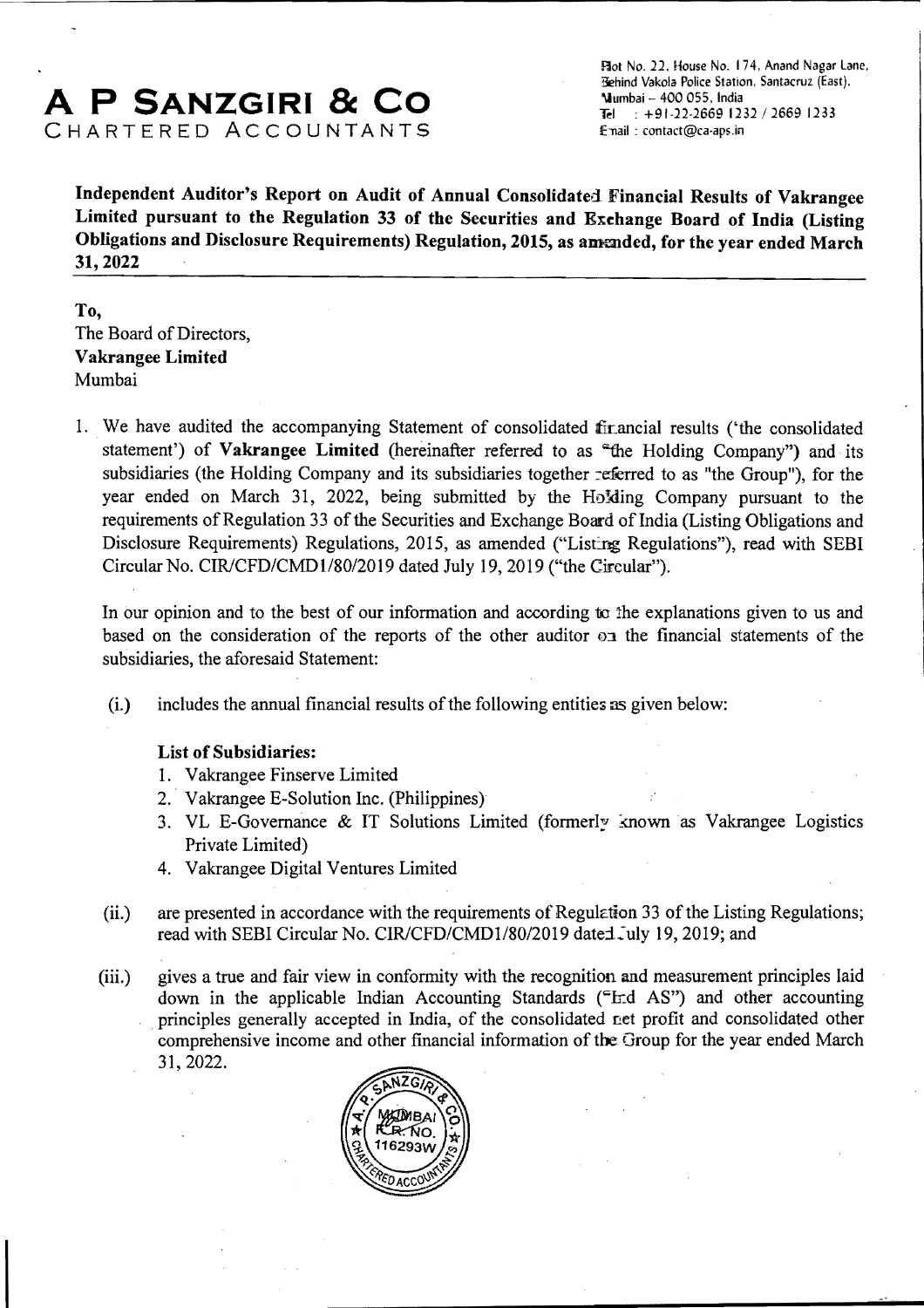## Basis for Opinion

2. We conducted our audit in accordance with the Standards on Aurliting ("SAs") specified under Section 143(10) of the Companies Act, 2013, as amended ("the Act"). Our responsibilities under SAs are further described in the *"Auditor's Responsibilities for the Audit of the Statement"* section of our report. We are independent of the Group, its subsidiaries, in accordance with the Code of Ethics issued by the Institute of Chartered Accountants of India ("ICAI") together with the ethical requirements that are relevant to our audit of the consolidated statement under the provisions of :he Act and the Rules thereunder, and we have fulfilled our other ethical responsibilities in accordance with these requirements and the Code of Ethics issued by ICAL We believe that the audit evidence obtained by us and other auditor in terms of their report referred to in "Other Matters" section below. is sufficient and appropriate to provide a basis for our opinion.

## Management's and Board of Director's Responsibilities for the Consolidated Statement

3. This consolidated statement, which is the responsibility of the Ho<sub>rding</sub> Company's Management and approved by the Board of Directors, has been prepared on the basis of the consolidated financial statements.

The Holding Company's Board of Directors are responsible for the preparation and presentation of these consolidated financial results that give a true and fair view of the consolidated net profit and consolidated other comprehensive income and other financial information of the Group in accordar.ce with the recognition and measurement principles laid down in Ind AS prescribed under Section 133 of the Act read with relevant rules issued thereunder and other accounting principles generally accepted in India and in Compliance with Regulation 33 of the Listing Regulations.

The respective Management and Board of Directors of the companies included in :he Group are responsible for maintenance of adequate accounting records in accordance with the provisions of the Act for safeguarding of the assets of the Group and for preventing and detecting frauds and other irregularities; selection and application of appropriate accounting policies; making judgments and estimates that are reasonable and prudent; and the design, implementation and maintenance of adequate internal financial controls, that were operating effectively for ensuring accuracy and completeness of the accounting records, relevant to the preparatior. and presentation of the respective financial results that give a true and fair view and are free from material misstatement, whether due to fraud or error, which have been used for the purpose of preparation of the consolidated statement by the Management and Directors of the Holding Company, as aforesaid.

In preparing the consolidated statement, the respective Management and Board of Directors of the companies included in the Group are responsible for assessing the ability of the Group 10 continue as a going concern, disclosing, as applicable, matters related to going concern and using the going concern basis of accounting unless the respective Board of Directors; either intends to liquidate the entity or to cease operations, or has no realistic alternative but to do so.

The respective Board of Directors, of the companies included in the Group are responsible for overseeing the financial reporting proof the Group.

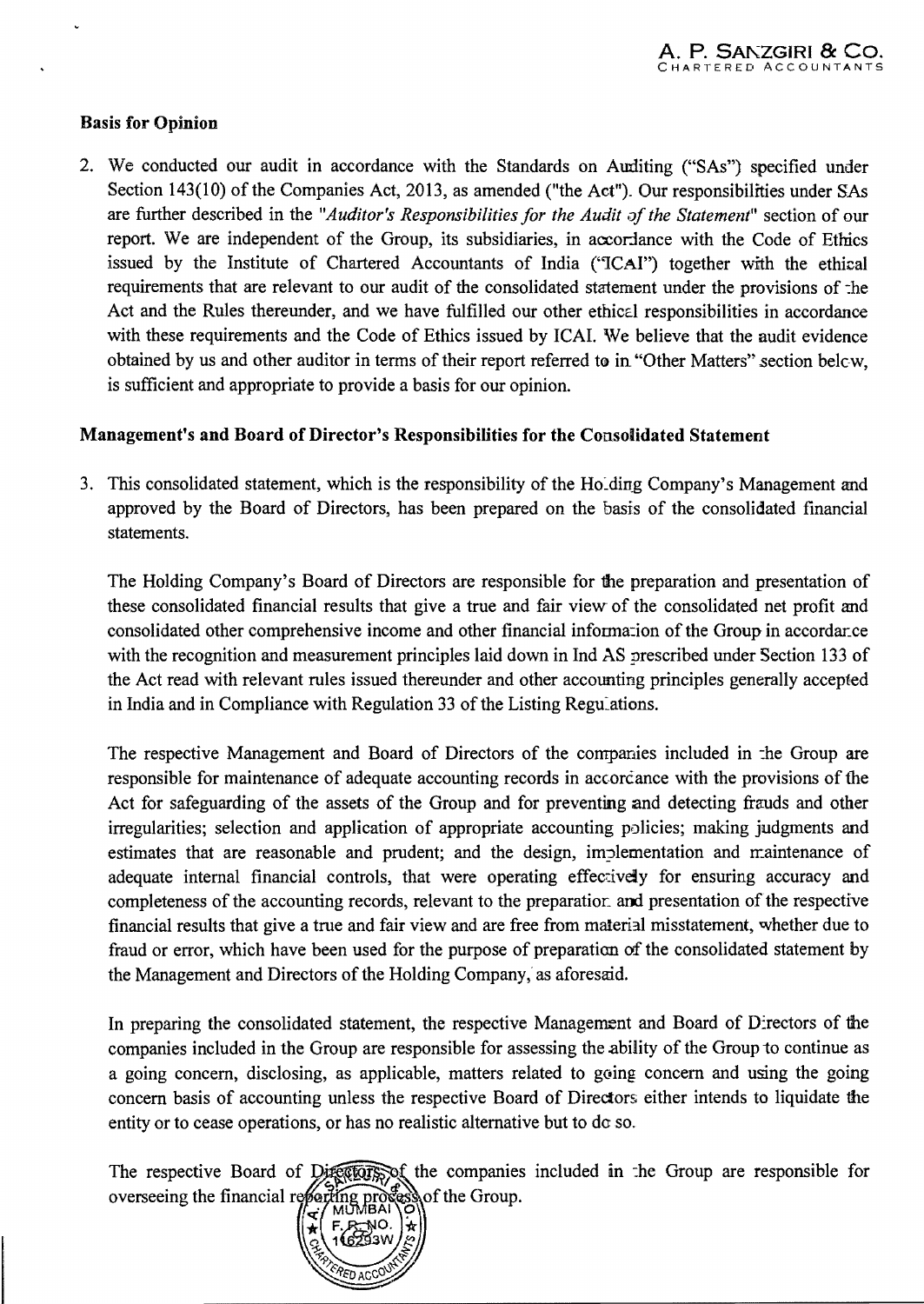## Auditor's Responsibilities for the Consolidated Statement

4. Our objectives are to obtain reasonable assurance about whether the consolidated statement as a whole are free from material misstatement, whether due to fraud or error, and to issue an auditor's report that includes our opinion. Reasonable assurance is a high level of assurance, but is not a guarantee that an audit conducted in accordance with SAs will always detect a material misstatement when it exists. Misstatements can arise from fraud or error and are considered material if, individually or in the aggregate, they could reasonably be expected to influence the economic decisions of users taken on the basis of these consolidated financial results.

As part of an audit in accordance with SAs, we exercise professional judgment and maintain professional scepticism throughout the audit. We also:

- Identify and assess the risks of material misstatement of the consolidated statement, whether due to fraud or error, design and perform audit procedures responsive to those risks, and obtain audit evidence that is sufficient and appropriate to provide a basis for our opinion. The risk of not detecting a material misstatement resulting from fraud is higher than for one resulting from error. as fraud may involve collusion, forgery, intentional omissions, misrepresentations, or the override of internal control.
- Obtain an understanding of internal control relevant to the audit in order to design audit procedures that are appropriate in the circumstances. Under Section 143(3)(i) of the Act, we are also responsible for expressing our opinion through a separate report the complete set of consolidated statement on whether the group has adequate internal financial controls with reference to financial statements in place and the operating effectiveness of such controls.
- Evaluate the appropriateness of accounting policies used and the reasonableness of accounting estimates and related disclosures made by the Board of Directors.
- Conclude on the appropriateness of the Board of Directors' use of the going concern basis of accounting and, based on the audit evidence obtained, whether a material uncertainty exists related to events or conditions that may cast significant doubt on the Group's ability to continue as a going concern. If we conclude that a material uncertainty exists, we are required to draw attention in our auditor's report to the related disclosures in the consolidated financial results or, if such disclosures are inadequate, to modify our opinion. Our corclusions are based on the audit evidence obtained up to the date of our auditor's report. However, future events or conditions may cause the Group to cease to continue as a going concern.
- Evaluate the overall presentation, structure, and content of the consolidated statement, including the disclosures, and whether the consolidated statement represent the underlying transactions and events in a manner that achieves fair presentation.

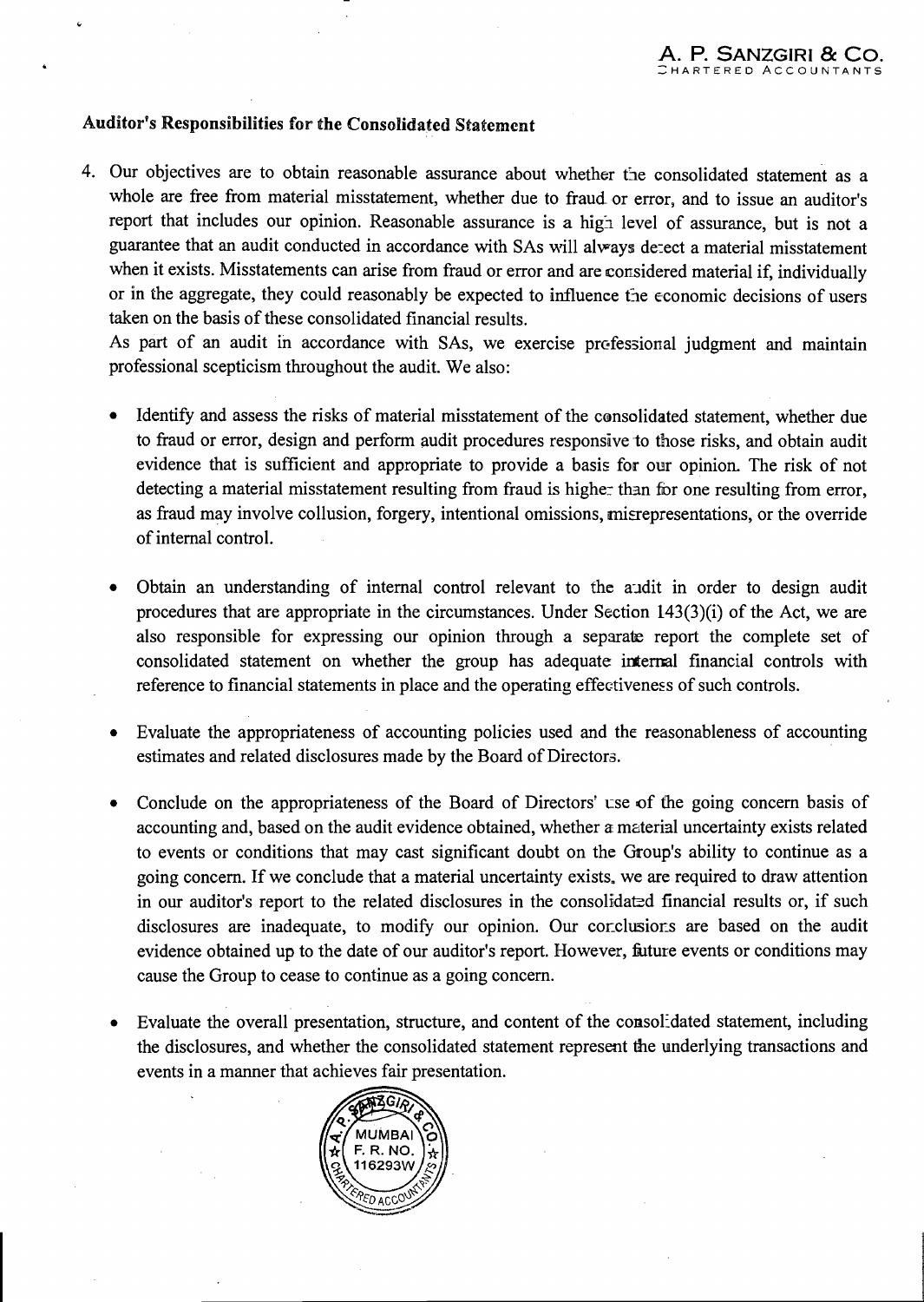• Obtain sufficient appropriate audit evidence regarding the financial results/financial information of the entities within the Group to express an opinion on the consolidated statement. We are responsible for the direction, supervision and performance of the *zudit* of financial information of such entities included in the consolidated statement of which we are the independent auditors. For the other entities included in the consolidated statement, whici have been audited by other auditors, such other auditors remain responsible for the direction, supervision and performance of the audits carried out by them. We remain solely responsible for our audit opinion.

We communicate with those charged with governance of the Holding Company and such other entities included in the consolidated statement of which we are the independent auditors regarding, among other matters, the planned scope and timing of the audit and significant audit findings, including any significant deficiencies in internal control that we identify during our audit.

We also provide those charged with governance with a statement that we have complied with relevant ethical requirements regarding independence, and to communicate with them all relationships and other matters that may reasonably be thought to bear on our independence, and where applicable, related safeguards.

We also performed procedures in accordance with the circular issued by the SEBI under Regulation 33(8) of the Listing Regulations, as amended, to the extent applicable.

#### Other Matters

5. The Consolidated statement include the financial Results of three supsidiaries whose financial results/information reflect the total assets of Rs. 11,475.81 lacs as at March 31, 2022, the total revenues of Rs. 9,336.88 lacs, total net profit after tax of Rs. 1,033.86 lacs, total comprehensive income of Rs. 1,021.03 lacs for the year ended on that date respectively, as considered in the Statement whose financial statements/information have been audited by their respective independent auditors. The independent auditors' reports on financial results/information of the subsidiaries have been furnished to us and our opinion on the consolidated financial results, in so far as it relates to the amounts and disclosures included in respect of these entities, is based solely on the report of such auditors and the procedures performed by us are as stated in paragraph above.

One of the Subsidiary is located outside India whose financial results has been prepared in accordance with the accounting principal generally accepted in such count:y. The Holding company's management has converted this financial result of such subsidiary located outside India from accounting principle generally accepted in that country to accounting principle generally accepted in India. Our conclusion in so far as it relates to the balances and affairs of such subsidiary located outside India is based on the conversion adjustment prepared by the management of the Company.

Our opinion on the consolidated financial results is not modified in respect of the above matters with respect to our reliance on the work done and the reports of the other auditors and the financial results/information certified by the Board CPDIFEGIO